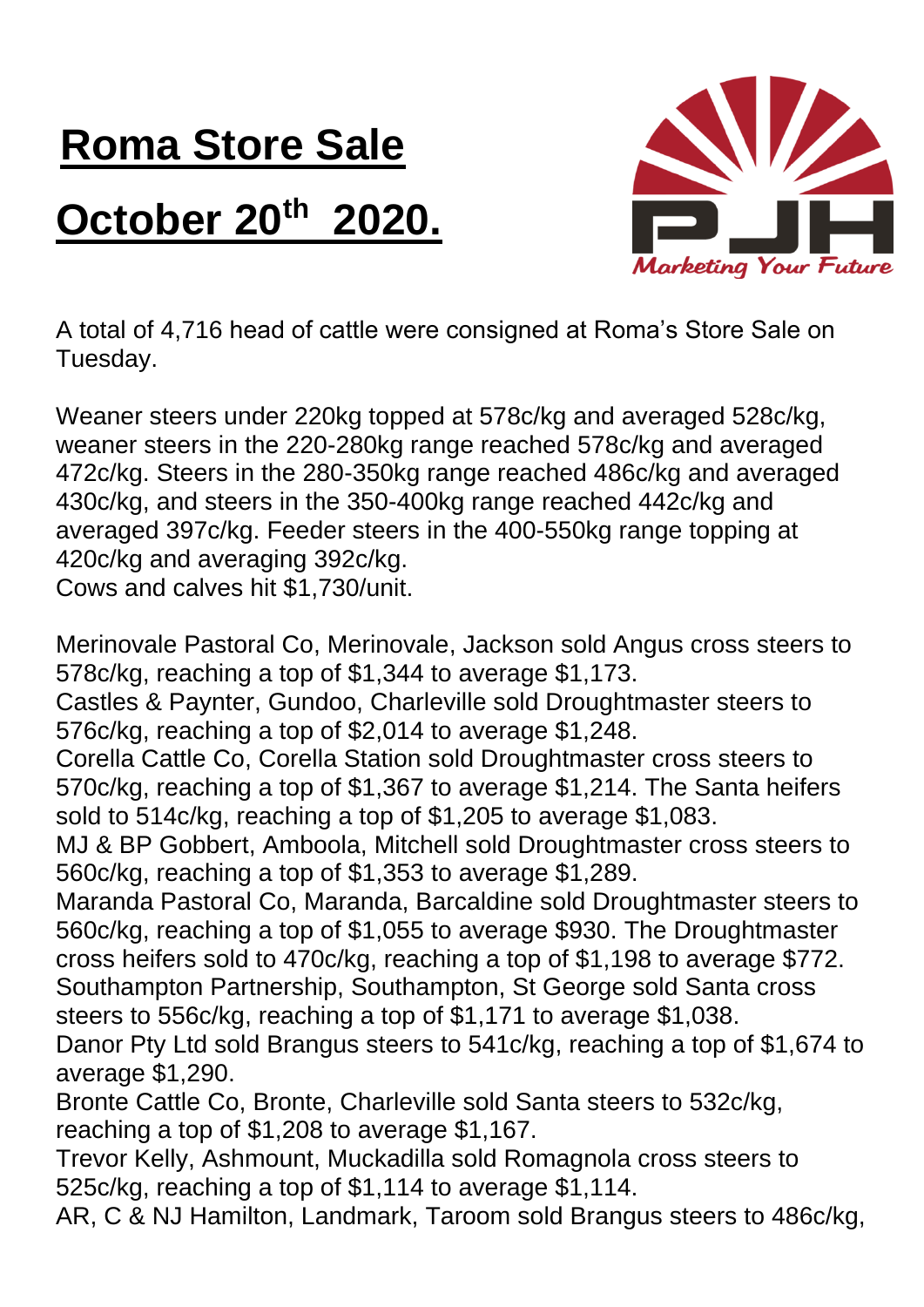reaching a top of \$1,475 to average \$1,348.

Tinderry Pastoral Co, Tinderry, Quilpie sold Santa cross steers to 482c/kg, reaching a top of \$2,765 to average \$1,710. The Santa cross cows sold to 320c/kg, reaching a top of \$1,930 to average \$1,930. MG & LJ Huntly, Kilburnie, Muckadilla sold Charolais cross steers to 482c/kg, reaching a top of \$1,391 to average \$1,378.

W & K Brown, Booralie, Roma sold Angus cross steers to 452c/kg, reaching a top of \$1,887 to average \$1,591. The Angus cross heifers sold to 448c/kg, reaching a top of \$1,399 to average \$1,399.

KEG & RM Burey, Yarara, St George sold Santa cross steers to 450c/kg, reaching a top of \$1,904 to average \$1,686.

FC McKerrow, Weona, Winton sold Droughtmaster steers to 446c/kg, reaching a top of \$1,374 to average \$1,185.

Gardiner & Son, Collaroy, Charleville sold Simbrah steers to 438c/kg, reaching a top of \$1,587 to average \$1,513.

JK & CL McLoughlin, Rainbow, Rolleston sold Santa cross steers to 422c/kg, reaching a top of \$1,658 to average \$1,530.

Keddstock Pty Ltd, Bookooi, Yuleba sold Charolais cross steers to 418c/kg, reaching a top of \$2,017 to average \$1,795.

Noogilla Cattle Co, Woodlands, Mitchell sold Simmental cross steers to 418c/kg, reaching a top of \$1,865 to average \$1,865.

Ian Duff, Duffields, Roma sold Limousin cross steers to 414c/kg, reaching a top of \$1,791 to average \$1,791.

Bill & Mavis Graham, Gladfield, Roma sold Angus cross steers to 400c/kg, reaching a top of \$2,202 to average \$2,130.

I & M Campbell, St Lucia, Boulia sold Brangus steers to 382c/kg, reaching a top of \$1,872 to average \$1,459.

WB & MG Graham, Catherinvale, Roma sold Hereford cross steers to 378c/kg, reaching a top of \$1,870 to average \$1,870.

Heifers under 220kg topped at 520c/kg and averaged 448c/kg, while heifers in the 220-280kg range topped at 514c/kg and averaged 396c/kg. Heifers in the 280-350kg range topped at 482c/kg, averaging 395c/kg. Heifers in the 350-450kg range topped at 416c/kg, averaging 354c/kg.

Stockport Pastoral Co, Stockport, Boulia sold Santa heifers to 510c/kg, reaching a top of \$1,126 to average \$1,029.

SR & ML Phelps, Wilga View, Jackson sold Angus cross heifers to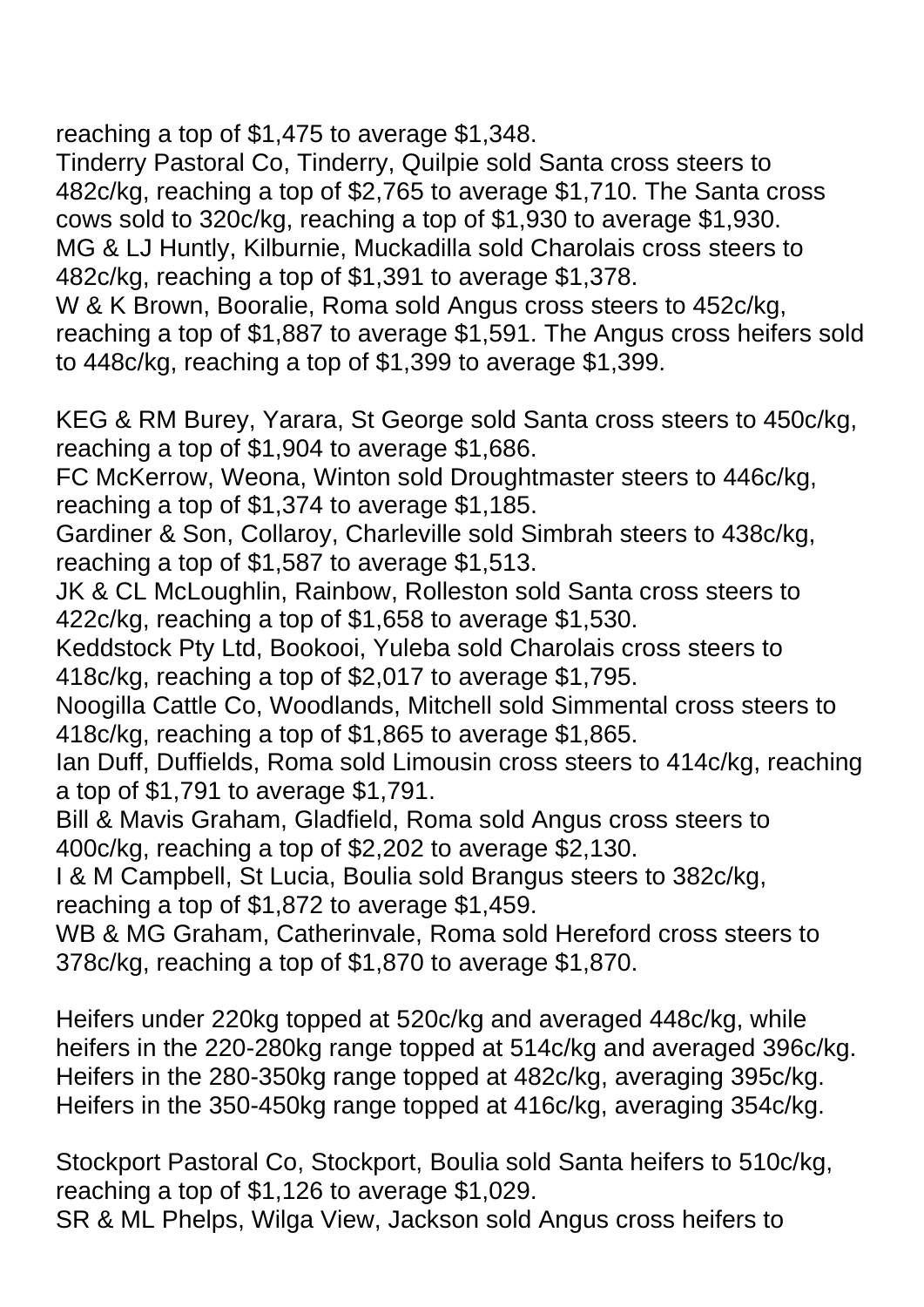482c/kg, reaching a top of \$1,423 to average \$1,423. Strathfield Past Pty Ltd, Strathfield, McKinlay sold Droughtmaster cross heifers to 474c/kg, reaching a top of \$1,087 to average \$983. Des & Wendy Jones, Evergreen, Injune sold Charolais cross heifers to

468c/kg, reaching a top of \$1,104 to average \$1,104.

M & MT Bright, Karoola Park, Roma sold Angus cross heifers to 447c/kg, reaching a top of \$1,649 to average \$1,424.

Cows in the 300-400kg range reached 297c/kg and averaged 254c/kg, while cows in the 400kg-500kg range reached 315c/kg and averaged 281c/kg. Cows over 500kg topped at 325c/kg, averaging 301c/kg.

Fred Ahern, Murweh Station, Charleville sold Brahman cross cows to 325c/kg, reaching a top of \$2,040 to average \$1,903.

J & B Hodgen, Riccartoon, Charleville sold Santa cross cows to 314c/kg, reaching a top of \$1,663 to average \$1,385.

Tullamore Park Pastoral Co, Canberra, Roma sold Santa cross cows to 309c/kg, reaching a top of \$1,913 to average \$1,771.

DM & WA Wilkinson, Mulga Park, Charleville sold Santa cross cows to 308c/kg, reaching a top of \$1,713 to average \$1,376.

## *Next week PJH sell 1<sup>sr</sup> position*